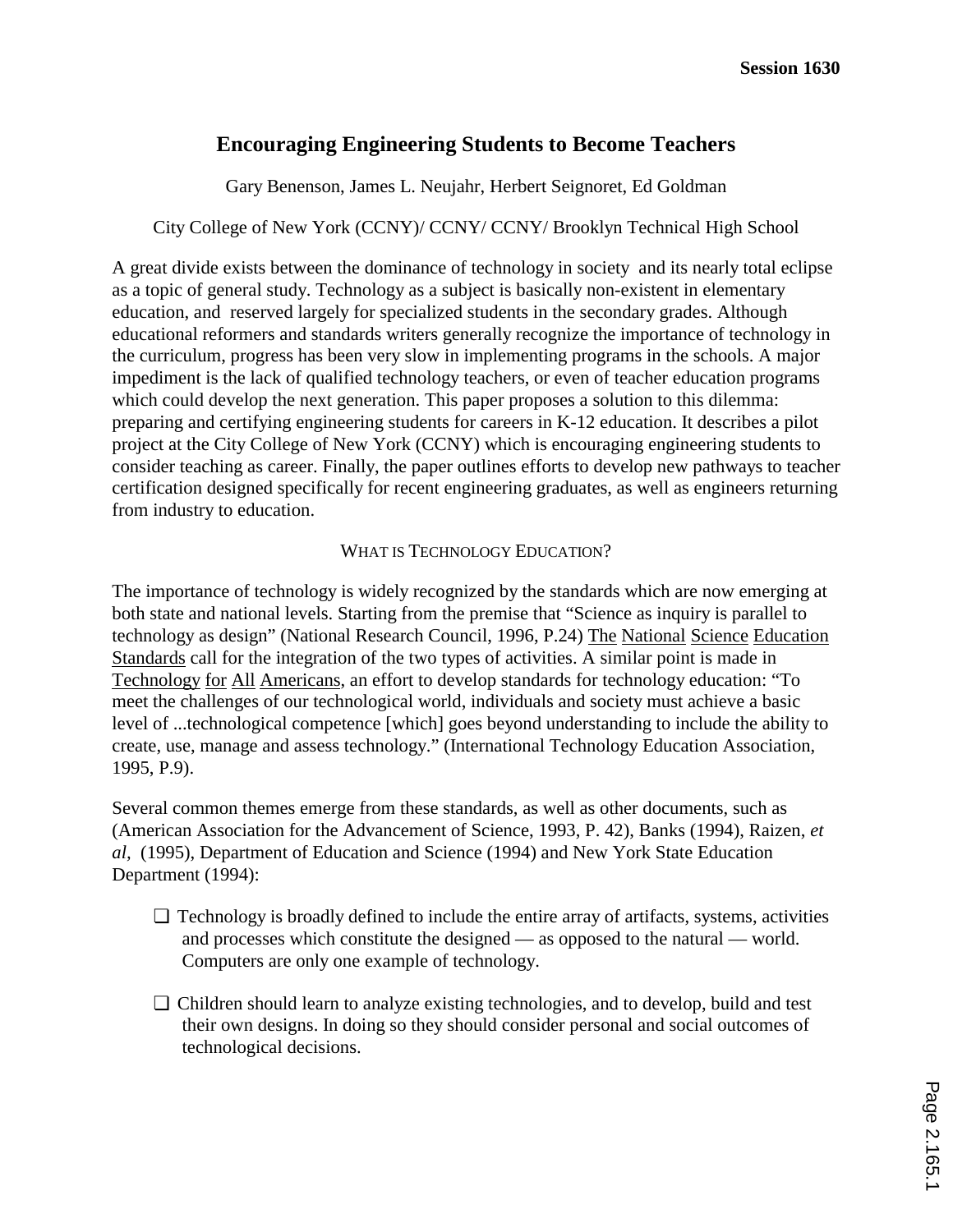- ❏ The skills required for analysis and design of technologies include science inquiry skills, but also other skills more specific to technology.
- ❏ Children already live in rich environments for the study of technology. At the elementary level, technology education does not require expensive or specialized equipment; materials are already abundant and readily available in homes and schools.

Given this consensus about the importance and nature of technology education, it is ironic that "in the United States, unlike in most developed countries in the world, technology as a subject has been largely ignored in the schools." (American Association for the Advancement of Science, 1993, P. 41). The reasons for this lack are fairly obvious. Although technology education programs exist on paper in most states, there is a severe shortage of teachers qualified to teach technology in the sense described above.

For the most part, technology teachers in the U.S. fall into one of two camps. On the one hand there are the computer teachers, typically with licenses and training in other subjects, but who have developed an interest and expertise in educational computing. They teach students to use software and network applications as tools for learning a variety of subjects. Often this subject is called "technology", but learning to operate a computer does not imply learning computer technology any more than driving car means learning automotive technology. The other major group of technology teachers were formerly known as industrial arts — or simply "shop" teachers. Their orientation is hands-on, product-oriented and usually industry-specific. As Hutchinson & Hutchinson (1991, P. 4) point out, "Much of current practice in technology education is mere 'cosmetic change' from [industrial arts]. Bird houses have been replaced with CO2 or mouse-trap-powered cars; the t-square with a computer and CAD software." Neither the computer teacher nor the re-tooled industrial arts teacher involves students to any great extent in the analysis and design of technologies. Where will the new technology teachers come from?

## TEACHING EXPERIENCES FOR ENGINEERING STUDENTS

Both National Science Foundation (1995) and Panitz (1996) have made the case for preparing engineering students for non-engineering as well as engineering careers, including education. For a variety of reasons, many engineering students find teaching to be an attractive career option. In New York City, for example, there are few entry level engineering positions, and those that do exist pay below industry standards, and frequently below starting salaries for teachers. Many students have already been involved in teaching — as tutors, workshop leaders, camp counselors or as big brothers and sisters — and have found it personally satisfying. They would like to combine their technical interests with interpersonal skills and social concerns, and see teaching as a way to do so.

Under NSF funding from the ECSEL Engineering Coalition and the New York City Collaborative for Excellence in Teacher Preparation (NYCETP), a pilot program at City College has been working to motivate a group of engineering students to consider teaching as a career. The origins of this project are described in Benenson, *et al* (1995), and more recent reports have appeared in Panitz (1996) and Florman (1996). The 15 participating students are serving as teaching assistants in exemplary design- and inquiry-based classroom settings at Brooklyn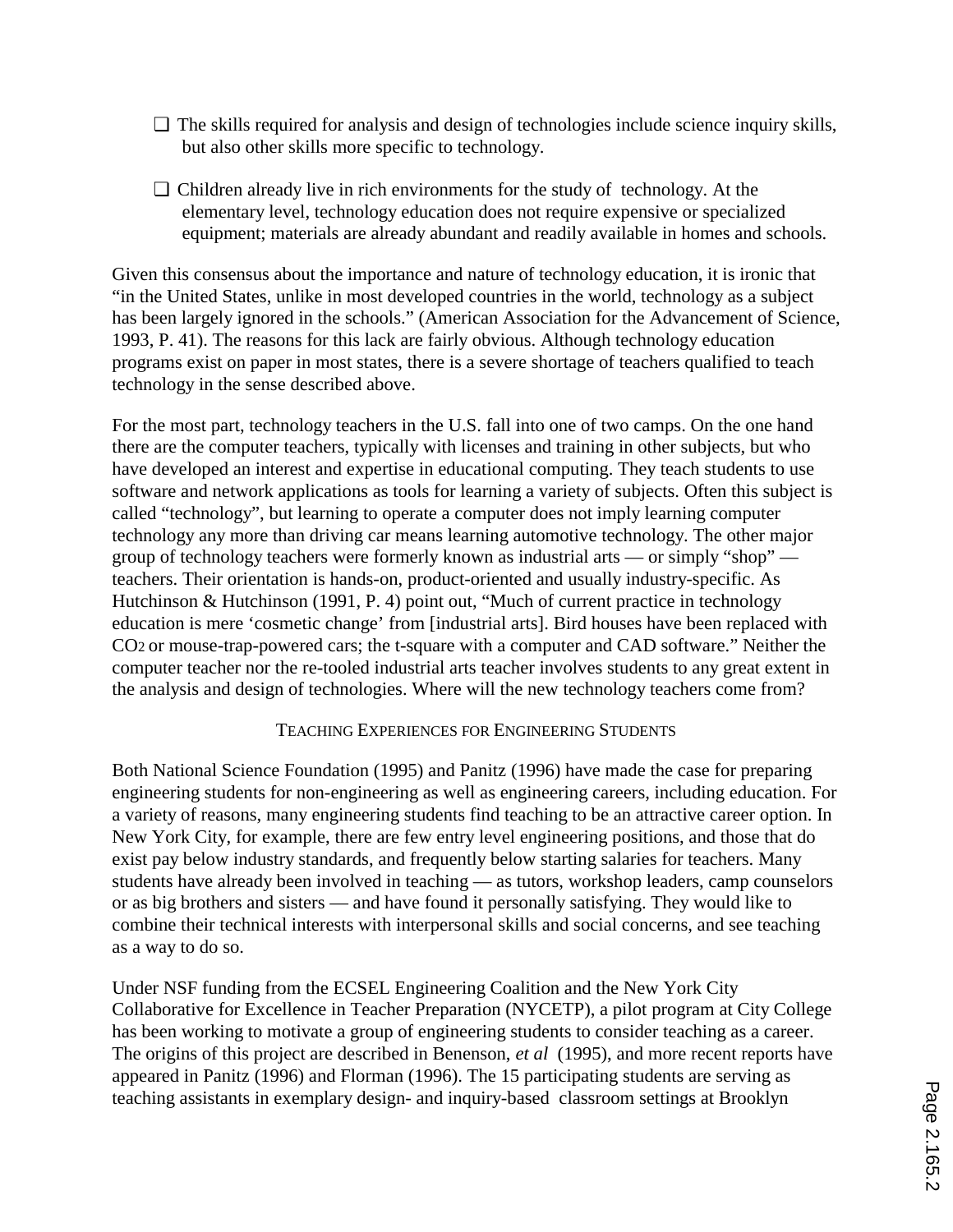Technical High School (BTHS). These include classes in Physics, Math and Mechanical Engineering, which have been the basis for an NSF Teacher Enhancement project, the Urban Mathematics, Science and Technology Leadership project. The Mechanical Engineering Program, led by one of us (Ed Goldman), is documented in Center for Children and Technology (1992).

In the BTHS classrooms, the City College students' roles have varied greatly. Initially, they are asked to do nothing but observe. A transition naturally occurs, in which they begin to raise questions with groups of high school students about the projects they are working on. These questions both suggest ways of approaching the problem, and also raise specific technical issues: "Do you have a diagram?" "Are you sure that beam can handle the load?" "How did you compare those alternatives?" Over time, some of the students gradually assume a collaborative role with classroom teacher, discussing the learning process in the classroom with him or her, and developing collective strategies for facilitating the progress of the groups.

Weekly meetings of the participating students provide opportunities to reflect on the classroom experiences. One recurring theme has been the kind of information students need beforehand to engage in inquiry or design projects. Some students have argued that basic technical information — for example, about series and parallel circuits or gear ratios — should simply be presented, while others say that it can only be acquired through guided experiences. Another common theme has been the responsibility of teachers to prepare students for standardized tests, versus the need to make learning exciting and fun. Many of the participating students have made the obvious comparisons between the active learning environments they participate in at BTHS, and their own experiences in more traditional settings.

A preliminary evaluation of the project, performed by one of us (Herbert Seignoret) independently of the faculty members, revealed that the project had affected both the students' view of education as well as their career goals. One student observed, "I learned more of what the role of teacher should be. Before the program my image of the teacher was where the teacher sat in front of the class and only lectured to teach the students. After the program started, I thought differently. Through my observations of the teacher's approach I was able to learn of the different approaches. For example, how groups can be used and the roles of different members of the group."

Nearly all of the participants now express interest in becoming educators at some point in their careers. One participant told the evaluator, "Before the program, I was interested in teaching, but I figured that was something I would get into when I got older or finished with my career. Now, I think that there is a greater possibility that I will go into education a little earlier in my career since this is something that I found rewarding and interesting. It kind of opens up some doors in my mind as to what I can do when I graduate." Another student has asked how she can obtain a teaching certificate as quickly as possible.

### BECOMING A TEACHER

Any effort to encourage engineering students to become teachers must quickly deal with the certification problem. For good reasons, certification is an arduous process which usually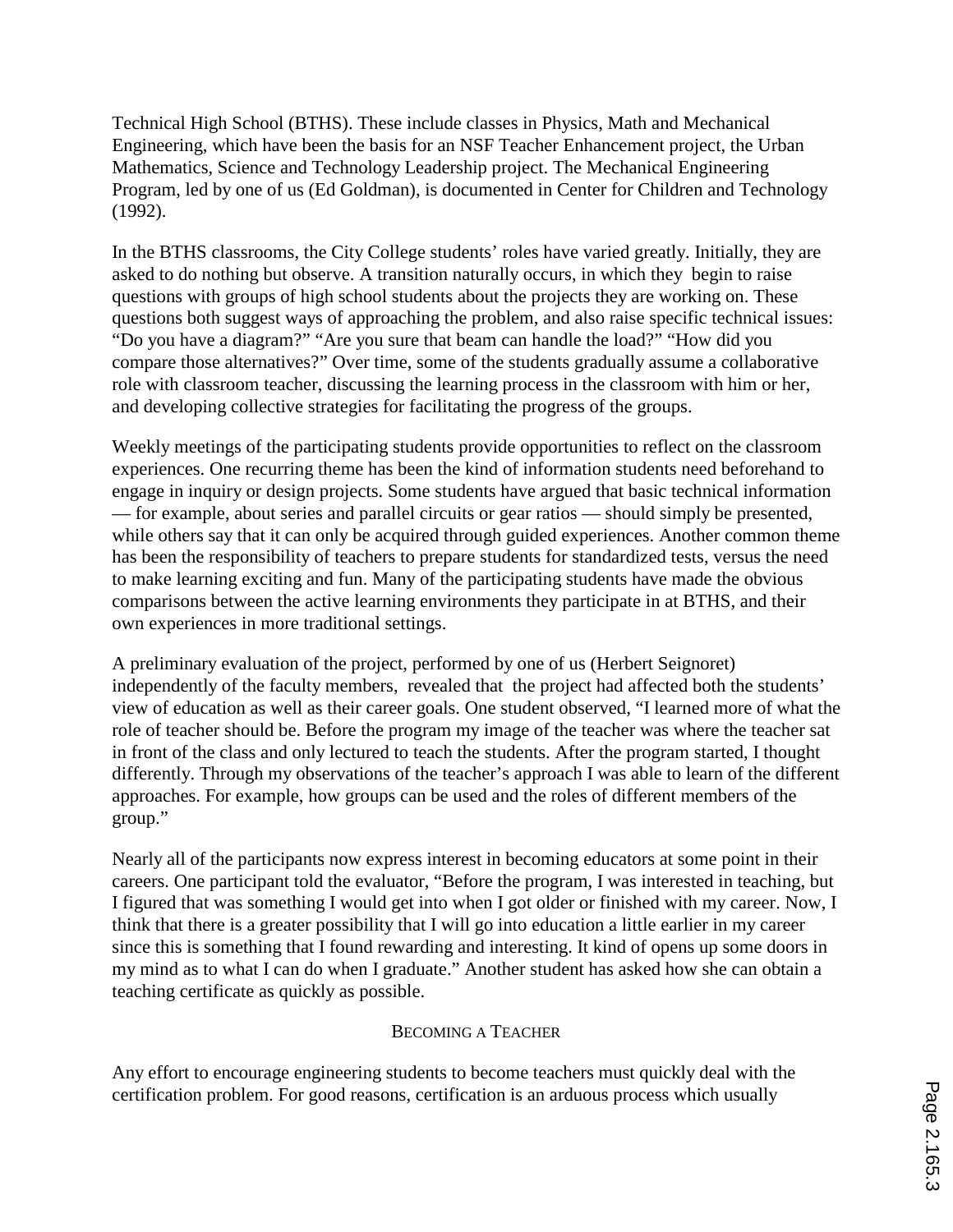requires either that a student graduate from an approved program, or that his or her transcript be examined individually to determine whether appropriate coursework has been completed. Unfortunately, existing state standards are generally oriented towards students of education and liberal arts and sciences, and therefore make it difficult for engineering students to become certified. In New York State, for example, an engineering student who wants to become a science or math teacher is forced to take 15 - 20 additional credits in science or math, as well as 18 education credits. To become a technology teacher requires a completely new undergraduate degree in technology education, which can no longer be obtained anywhere in New York City.

During the past year and a half, faculty members from four engineering schools have met with officials from the New York State Education Department (NYSED) to propose a new certification path in K-12 Technology Education for recent engineering graduates as well as engineers returning from industry. The NYSED enthusiastically supports the idea, for several reasons. The transition from Industrial Arts to Technology Education has been difficult in New York, and engineering graduates would bring real expertise in technological design and analysis. Furthermore, there are few remaining programs for training technology educators, and engineering schools could be an important new source of teachers. In addition, the NYSED welcomes the involvement of engineering educators in setting new standards for technology education.

As an outcome of these meetings, the NYSED has agreed to approve ABET-accredited engineering programs as teacher education programs in Technology Education, provided that students also complete 12-15 appropriate credits in Education, plus student teaching. Six of the Education credits will be a specially designed, project-oriented technology education class, which would combine design and fabrication of projects with teaching methods, and include experiences with shop tools and safety practices. At City College, this course will be developed by a team including college faculty and master technology teachers from the New York City public schools, under support of the NYCETP.

Under this plan, it will be relatively easy for an engineering graduate to obtain certification in Technology Education, but many will also desire certificates in Math or Science. Approved programs currently exist at MIT and RPI which allow engineering graduates to become certified in these fields, with a minimum of additional coursework. In states which have no certification in Technology, or few jobs in that field, math or science certification would be the most viable alternative. At MIT, for example, Mechanical Engineering students are certified in Physics; Chemical Engineers, in Chemistry, etc.; in addition to the standard engineering curriculum, they are required to take education classes at Wellesley.

### SPREADING THE WORD

This paper discusses our preliminary work in making teaching careers available to engineering graduates, and in establishing a new source of technologically literate teachers. This effort involves college faculty from both Engineering and Education, high school teachers, students and state education officials. It addresses several problems simultaneously: expanding career options for engineering students, increasing their awareness of educational issues, and potentially opening up the field of technology to K-12 students. We urge other engineering educators to